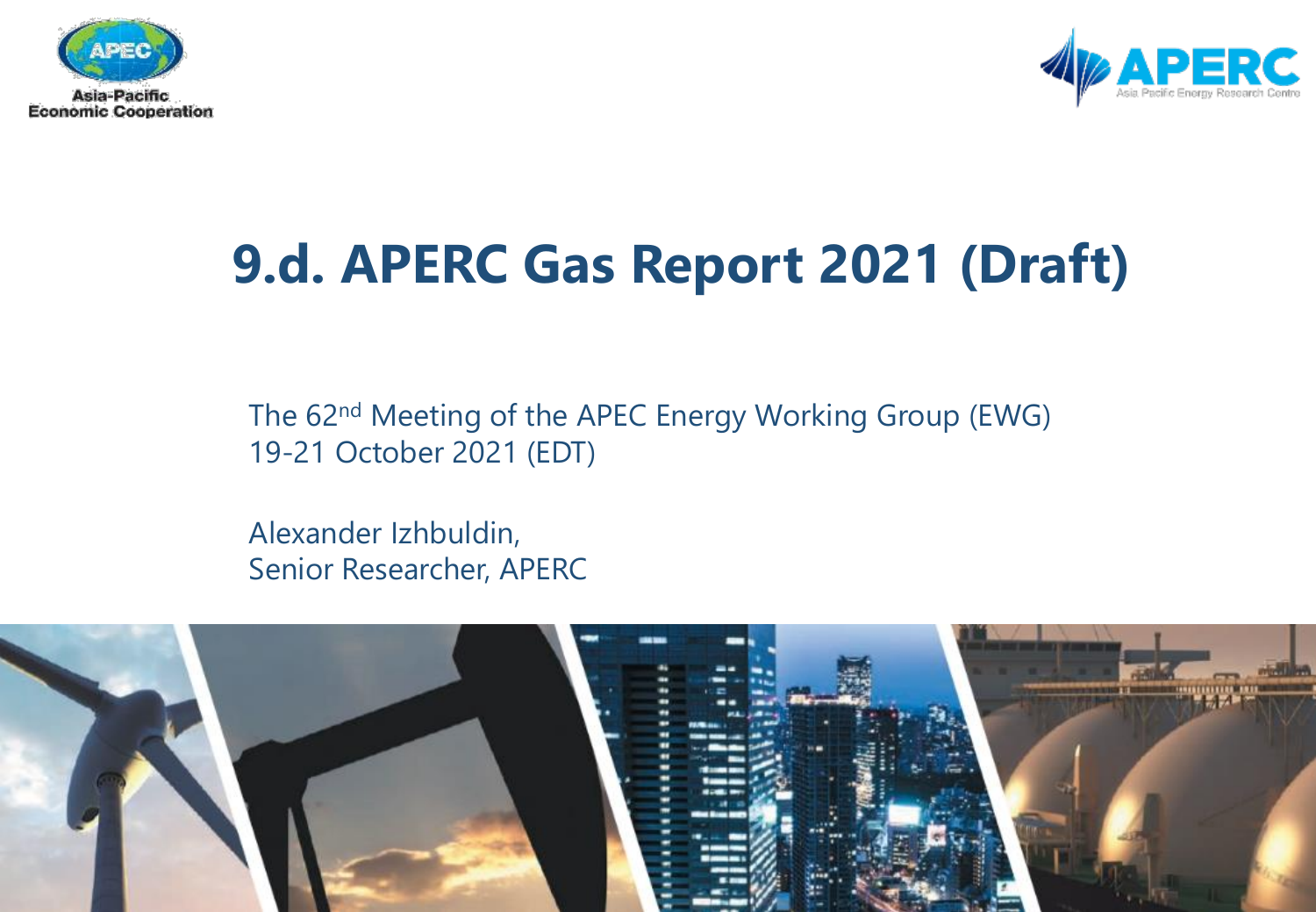# **1. Natural Gas Demand: by Economy in 2010-2020**



- APEC accounted for about 58% of global gas demand
- China and the U.S. accounted for 76% of the increase in APEC gas consumption
- Nearly 5-fold increase in shale gas production in the U.S. at a competitive cost has driven the U.S. gas consumption growth
- China's gas consumption has increased 2.6 times as a result of government efforts to reduce air pollution

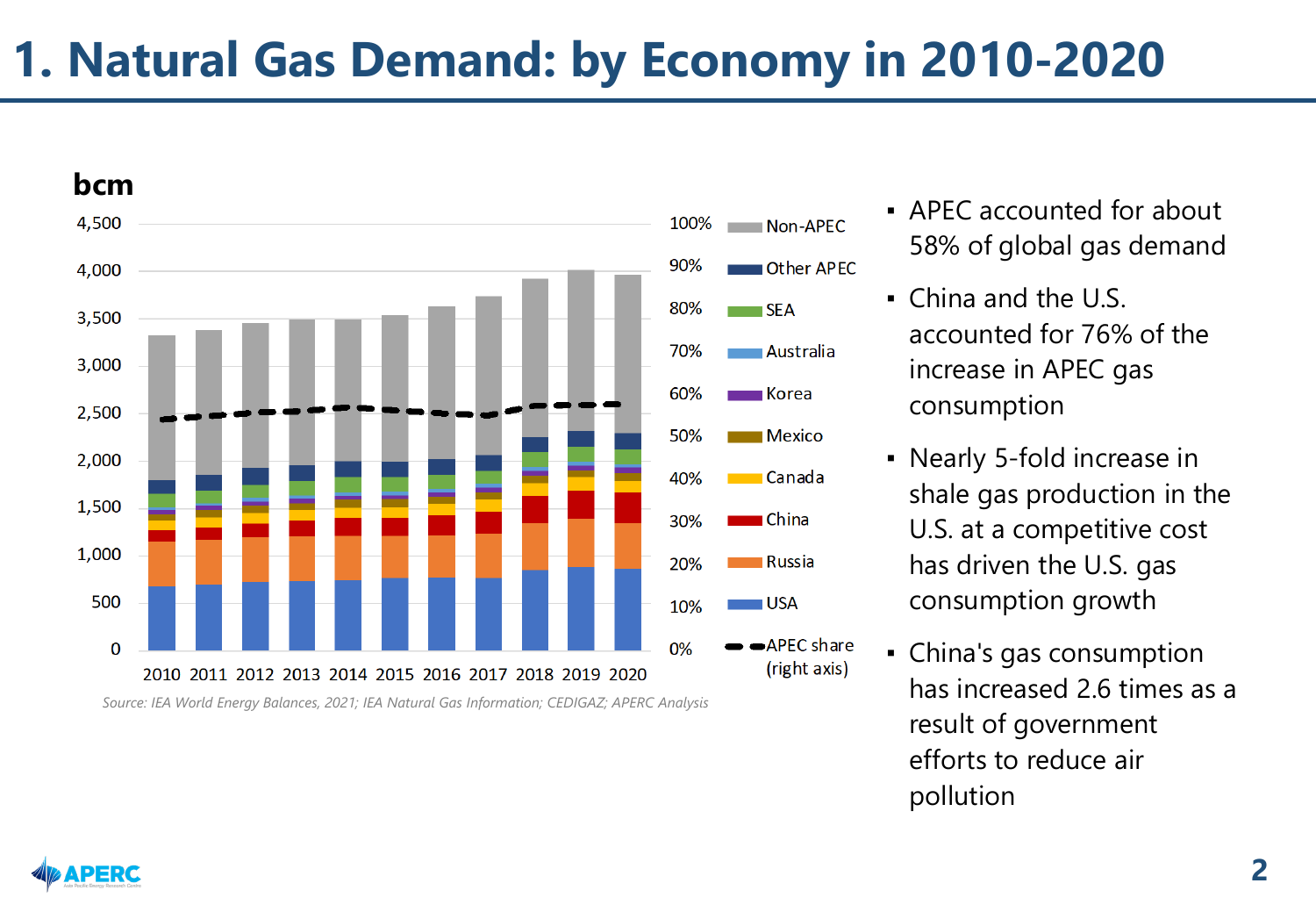## **1. Natural Gas Demand: by sector in 2010-2020**



*Source: IEA World Energy Balances, 2021; APERC Analysis*

- Gas consumption increased by 445 bcm (2019 to 2010)
- Power is the largest gas consuming sector and grew the most: 141 bcm, 32% of increase (mostly the U.S.)
- Industry had the fastest growth rate (3.6% CAGR), lead by increases in USA and China
- Building sector grew by 2.5% CAGR depending on continued efforts of Chinese government to reduce air pollution and seasonal heating needs (Russia and USA).
- According to preliminary available data, gas consumption in APEC in 2020 decreased by no more than 1%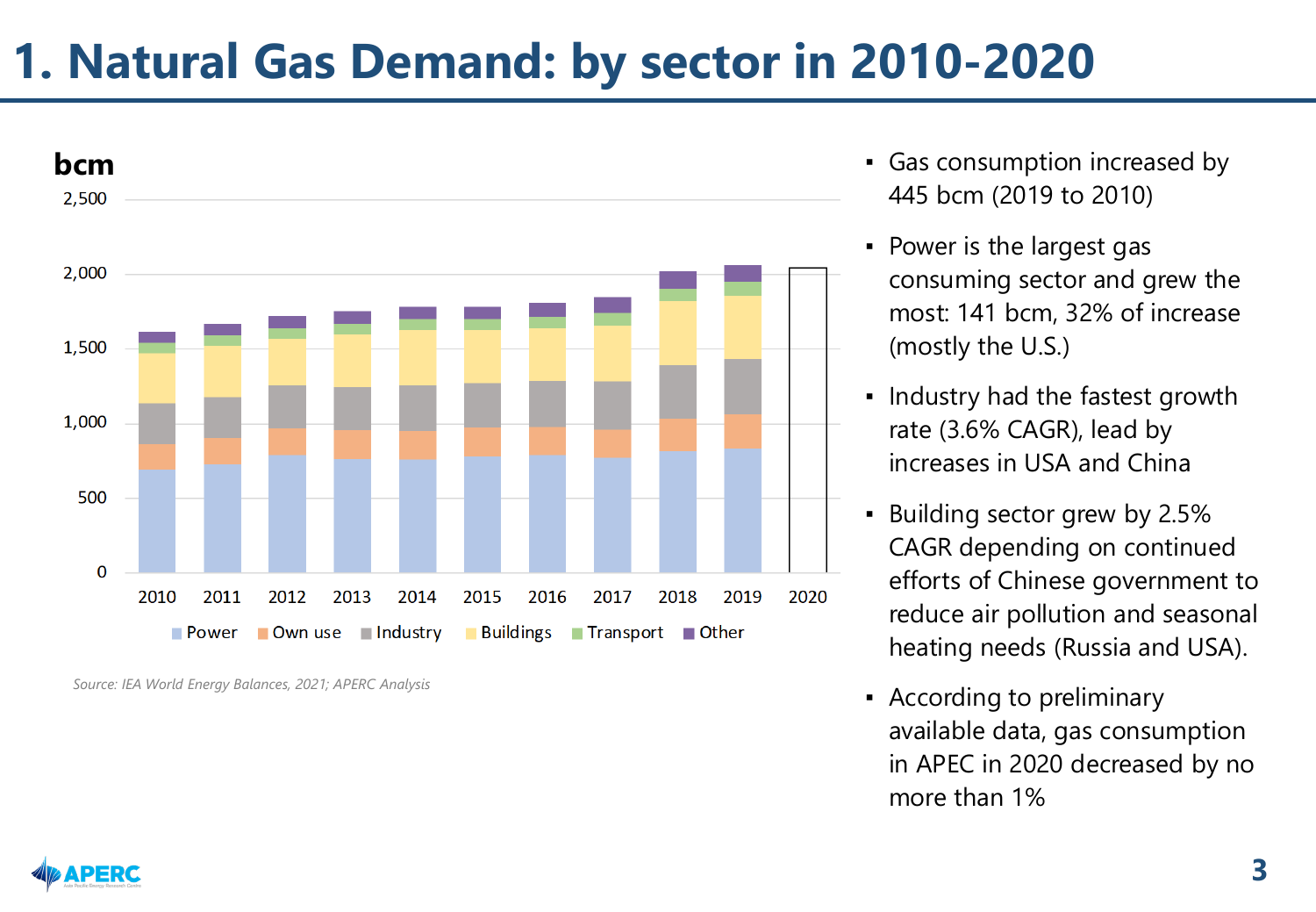#### **1. Natural Gas Demand: Change in the share of Gas and Coal use in 2009-2019**



- China was rapidly increasing the share of gas in primary energy
- "Blue circle" group almost directly replaced coal consumption with gas
- "Red circle" group has increased the share of gas, with a constant or decreasing share of coal in primary energy
- "Grey circle" increased both the share of coal and gas in primary energy
- "Brown circle" (SEA) has significantly increased the share of coal, with a constant or decreasing share of gas in primary energy

*Source: IEA World Energy Balances, 2021; APERC Analysis*

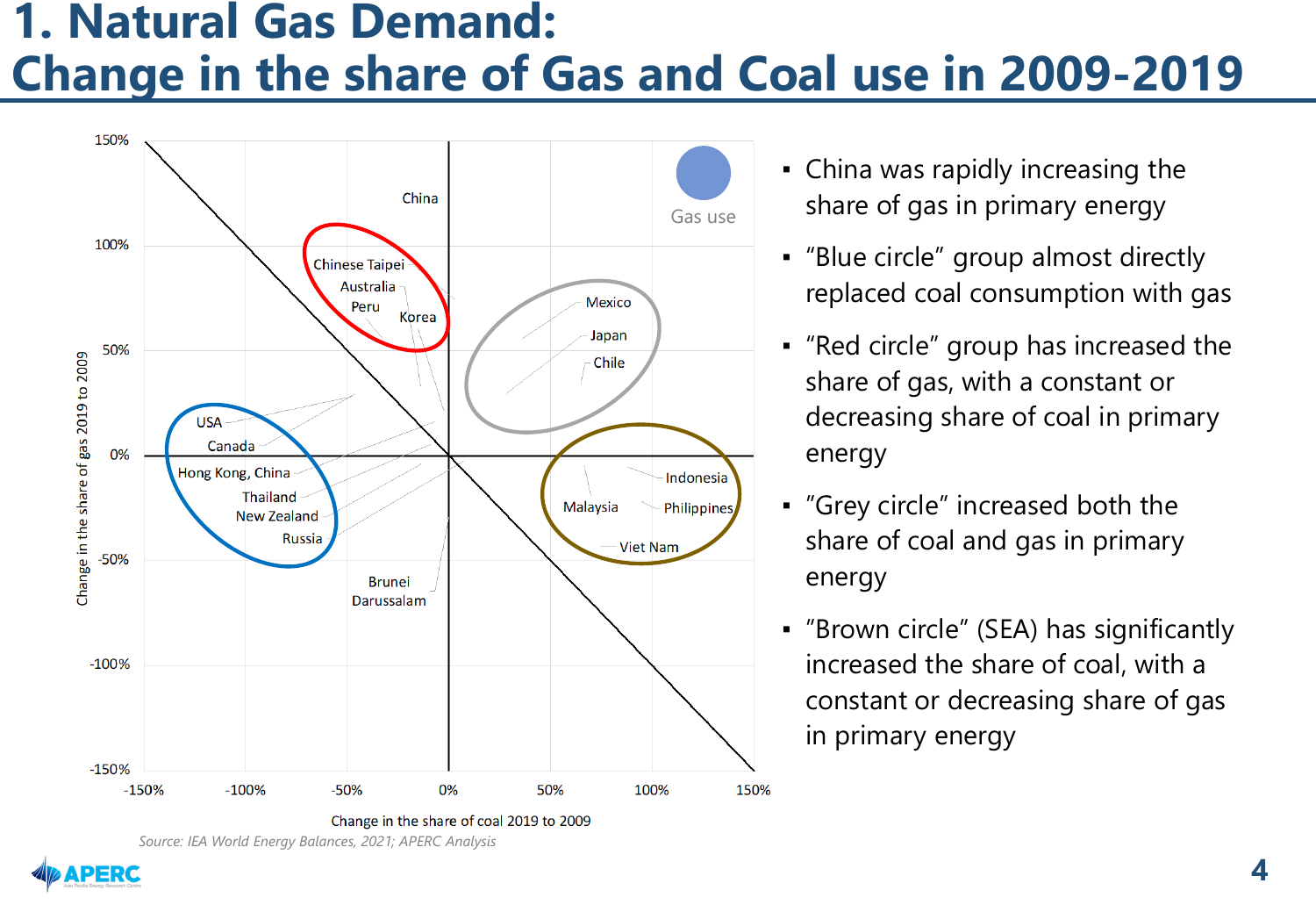#### **2. Natural Gas Supply: World fossil fuel production in 2010-2020**



<sup>•</sup> Natural gas production has grown at a 2.7% CAGR compared to 1.0% for coal and 1.1% for oil production in 2010-2019



<sup>...</sup> and was least affected by the COVID-19 in 2020

<sup>▪</sup> The share of natural gas in primary energy consumption is expected to continue to increase

*Source: IEA World Energy Balances, 2021; APERC Analysis*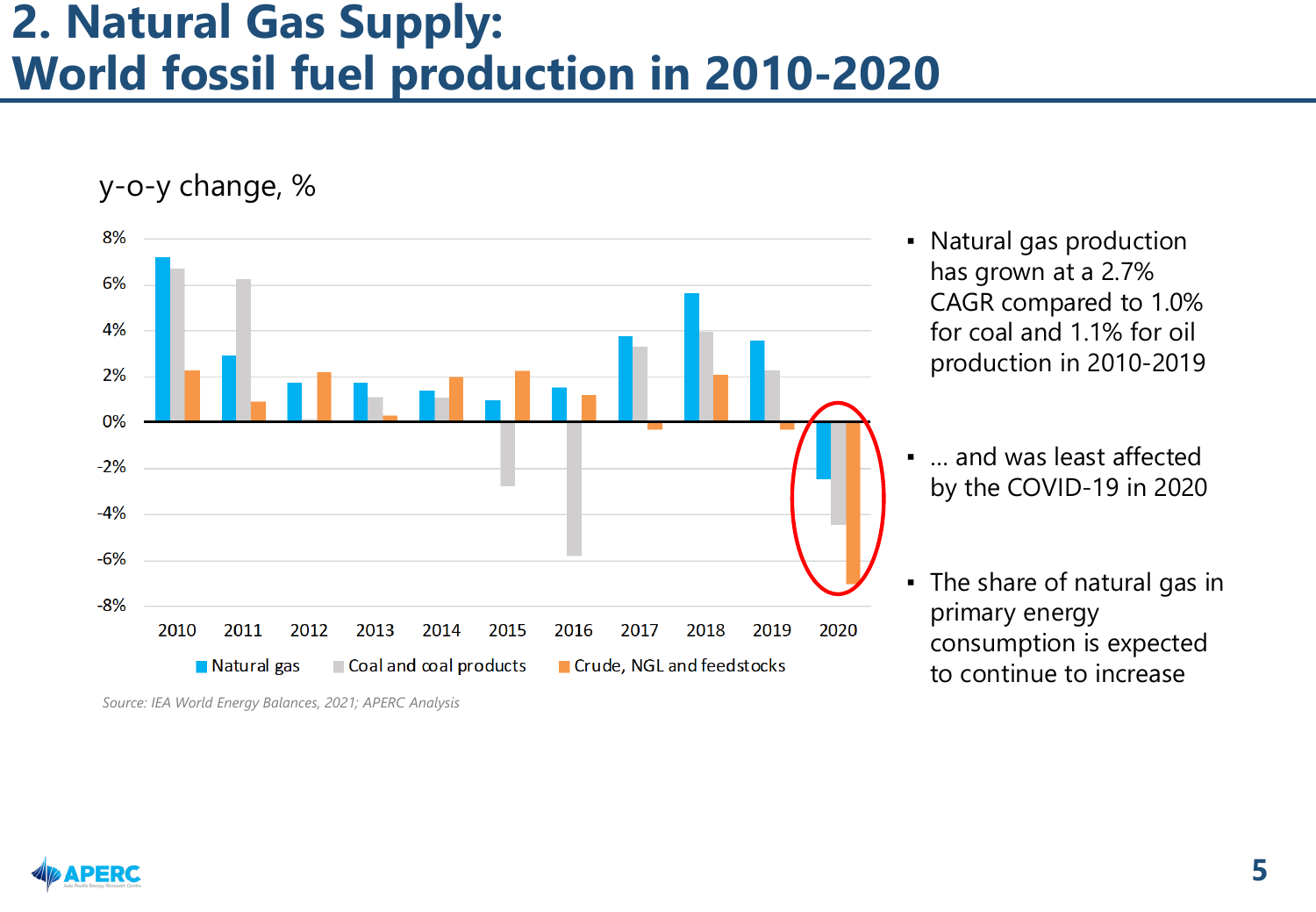# **2. Natural Gas Supply: gas production in 2010-2020**



- APEC accounted for about 61% of global gas production
- APEC production grew at 3.4% CAGR till 2019 (1.4% in non-APEC) lead by the U.S., Australia, China and Russia
- Nearly 5-fold increase in shale gas production in the U.S. has driven the U.S. gas production growth
- Gas production grew faster than consumption, driven by an accelerated increase in LNG exports
- Production declined by 2.1% in 2020 (3.0% in non-APEC countries) as a result of lower consumption and a significant decrease in pipeline exports from Russia

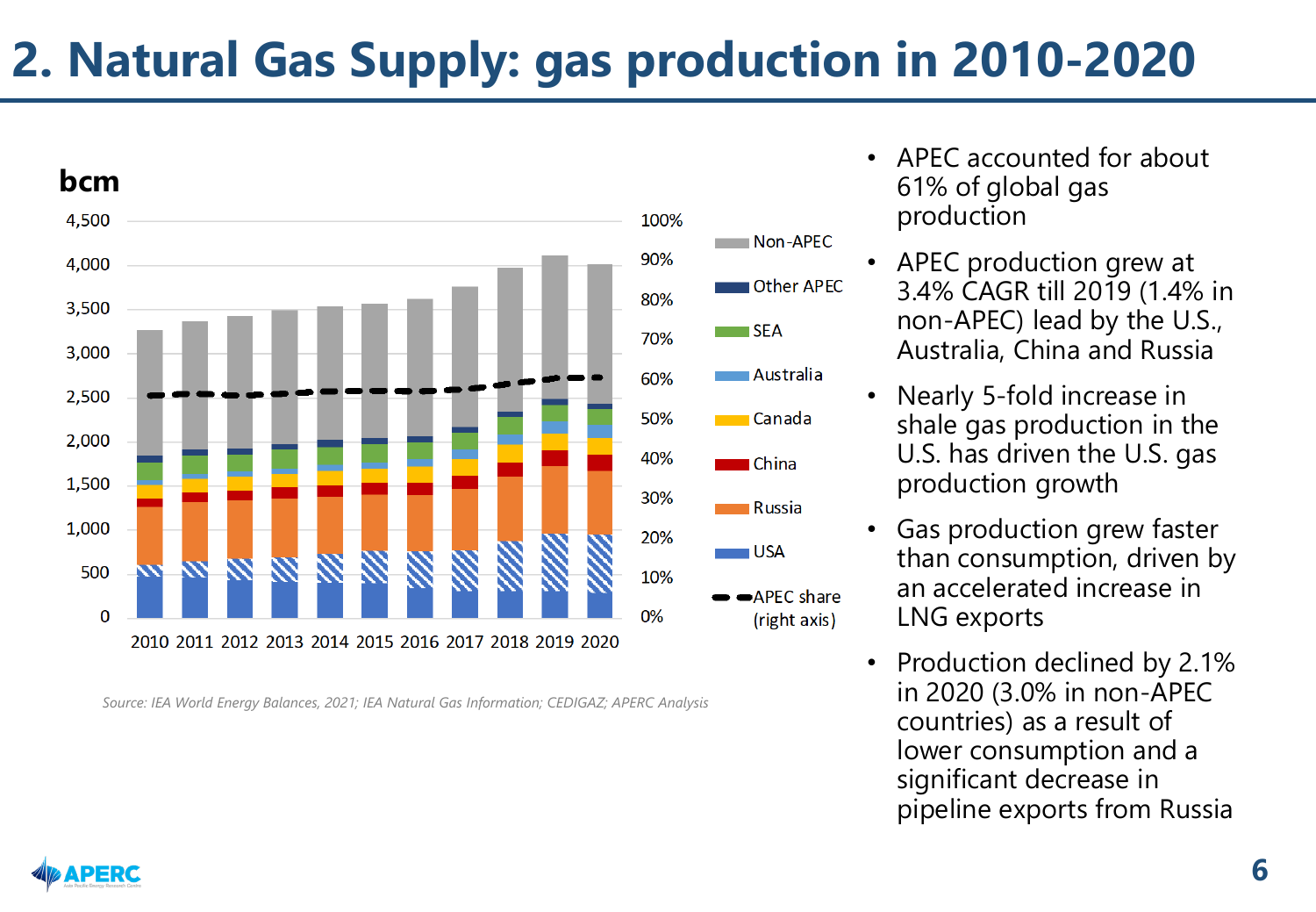#### **3. Natural Gas Trade: World trade in 2010-2020**



- LNG exports from APEC more than doubled in the last decade and grew at a much higher average rate than from non-APEC in 2010-2019 (9.8% vs 1.5%)
- … and continued to grow in 2020 by 5% vs 4.4% decline from non-APEC
- NEA remains the largest LNG consumer accounted for 56% of the global LNG imports
- In May 2021, China became the largest LNG importer, surpassing Japan
- APEC Pipeline exports increased slightly in 2010-2019, but declined by 6.5% in 2020 due to a decrease in supplies from Russia to Europe
- **APEC Pipeline gas imports increased** by 25% due to increased supplies to China and Mexico

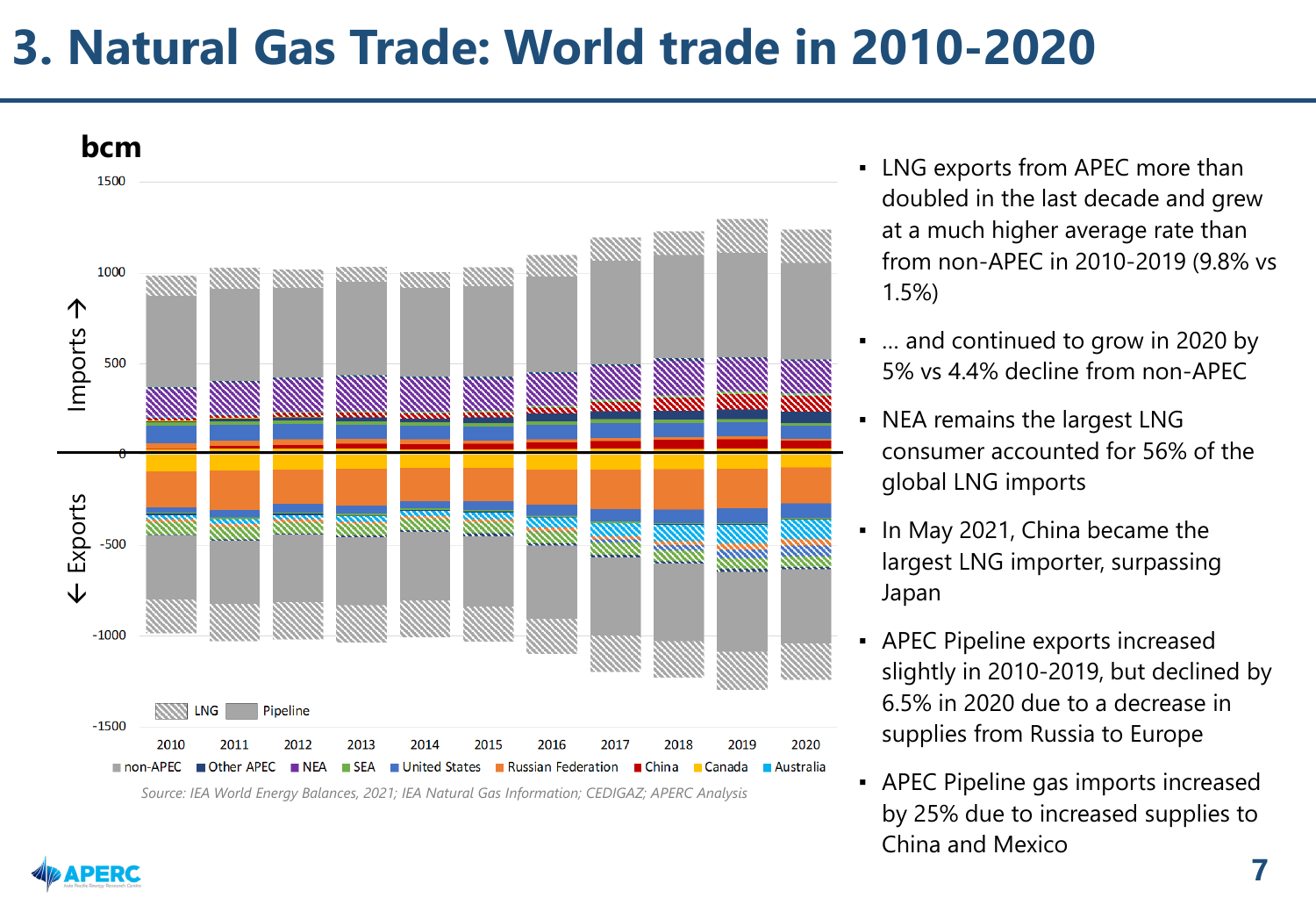## **3. Natural Gas Trade: World trade change in 2010-2020**



- Natural gas trade grew from 2015 until 2019
- Natural gas trade declined in 2020 by more than 6%
- Non-APEC pipeline imports (EU) stabilized in 2018
- In 2019, EU importers covered their increased needs with a significant increase in LNG imports
- In 2020, several EU economies continued to substitute pipeline supplies with LNG
- APEC LNG imports stabilized at 290 bcm after rising in 2015-2018

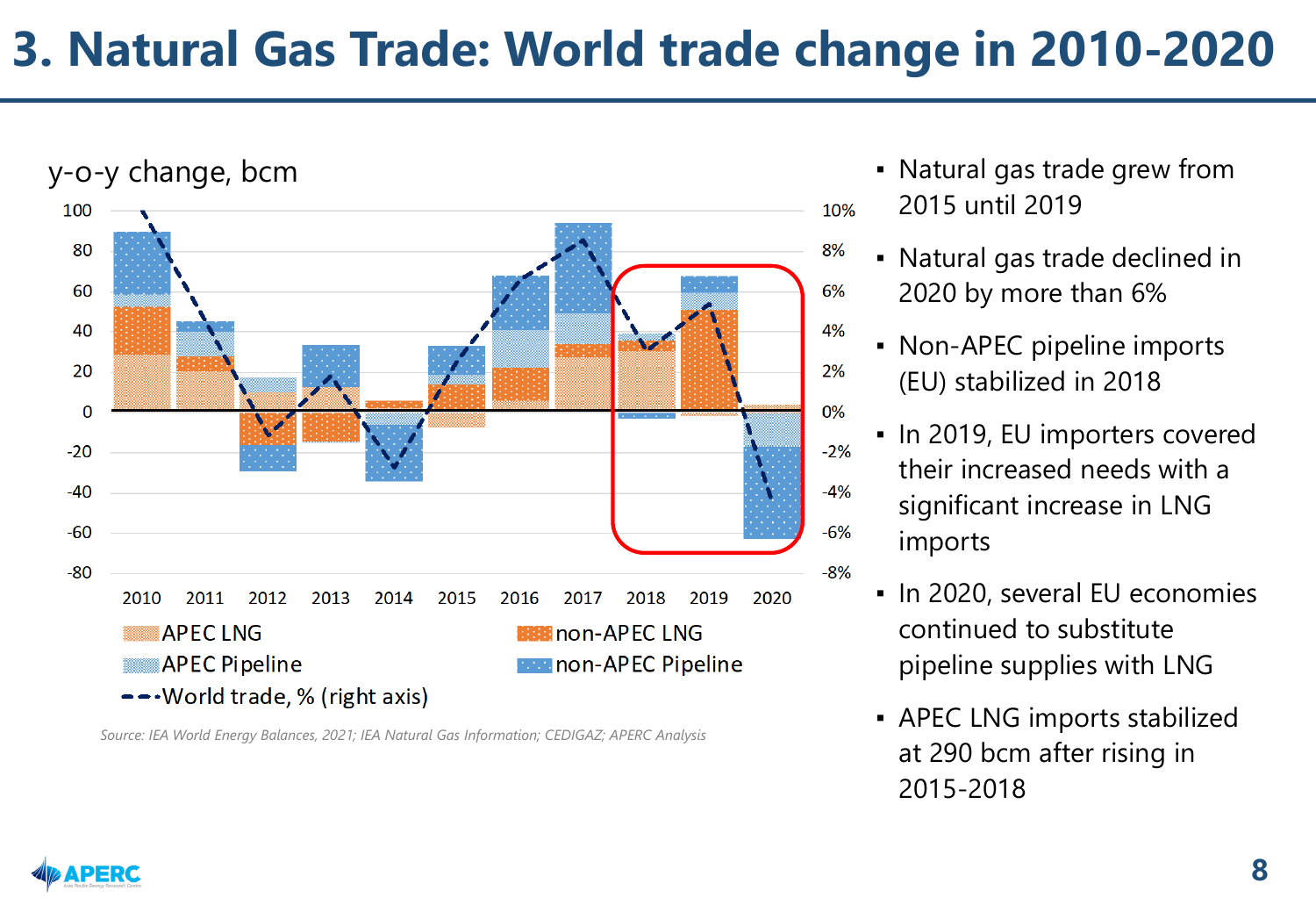# **4. Natural Gas Price**



- Since 2016 US gas prices are not correlated with oil price benchmarks
- NEA LNG imports prices are still highly correlated with oil price benchmarks

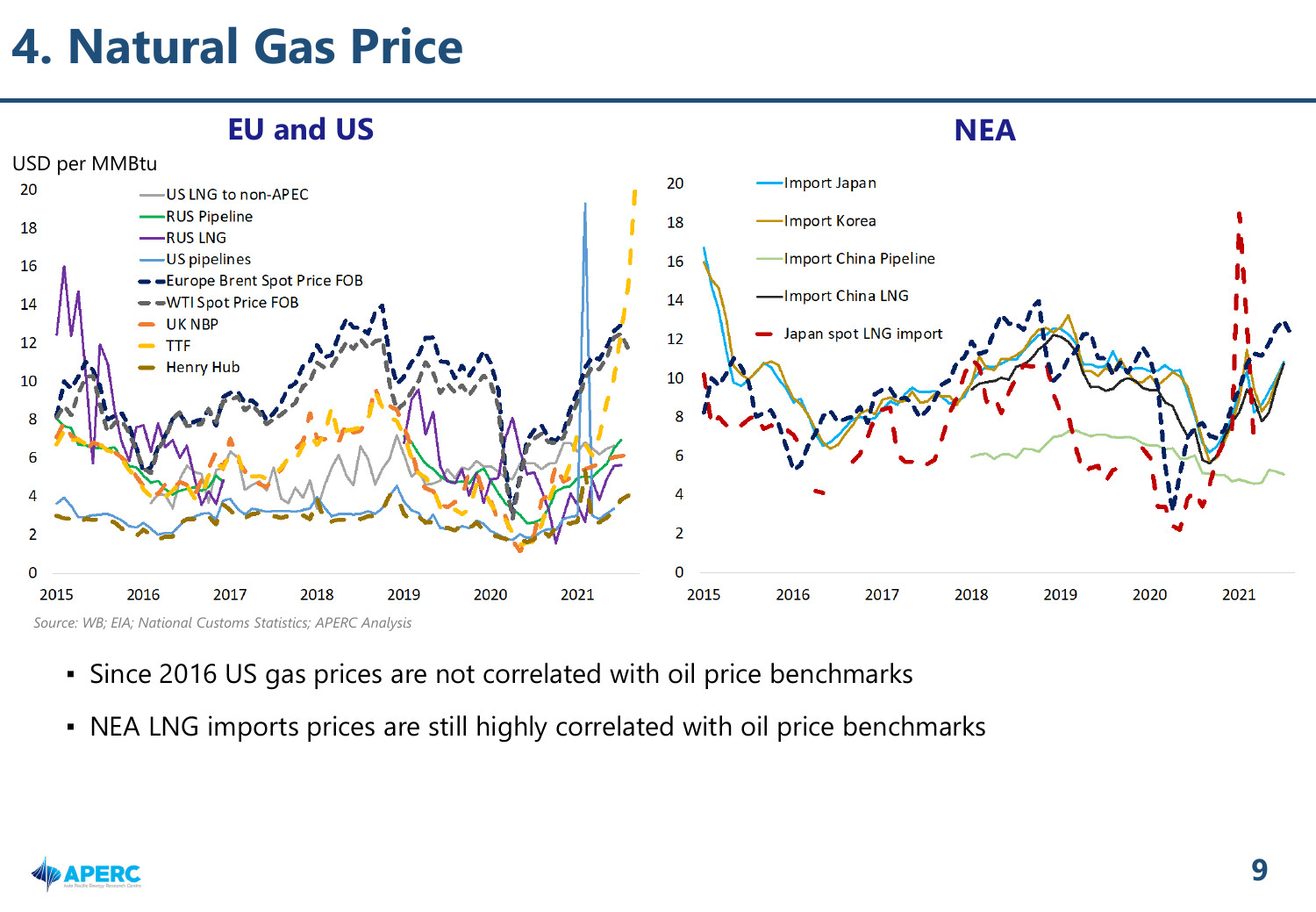# **Conclusions**

- APEC accounted for about 58% of the world gas demand and 61% of the world gas production
- China and the U.S. accounted for 76% of the increase in APEC gas consumption
- World gas production grew at a 2.7% per year from 2010-2019
- Gas demand and production were less affected by the COVID-19 in 2020 than coal and oil
- The U.S. shale revolution continue allowing domestic production and exports grow
- LNG exports from APEC more than doubled in the last decade and grew at a much higher rate than from non-APEC
- LNG exports from APEC grew by 5% in 2020 vs 4.4% decline from non-APEC
- APEC Pipeline exports increased slightly in 2010-2019, but declined in 2020
- U.S. gas prices have not correlated with oil prices since 2016, unlike LNG import prices in Northeast Asia